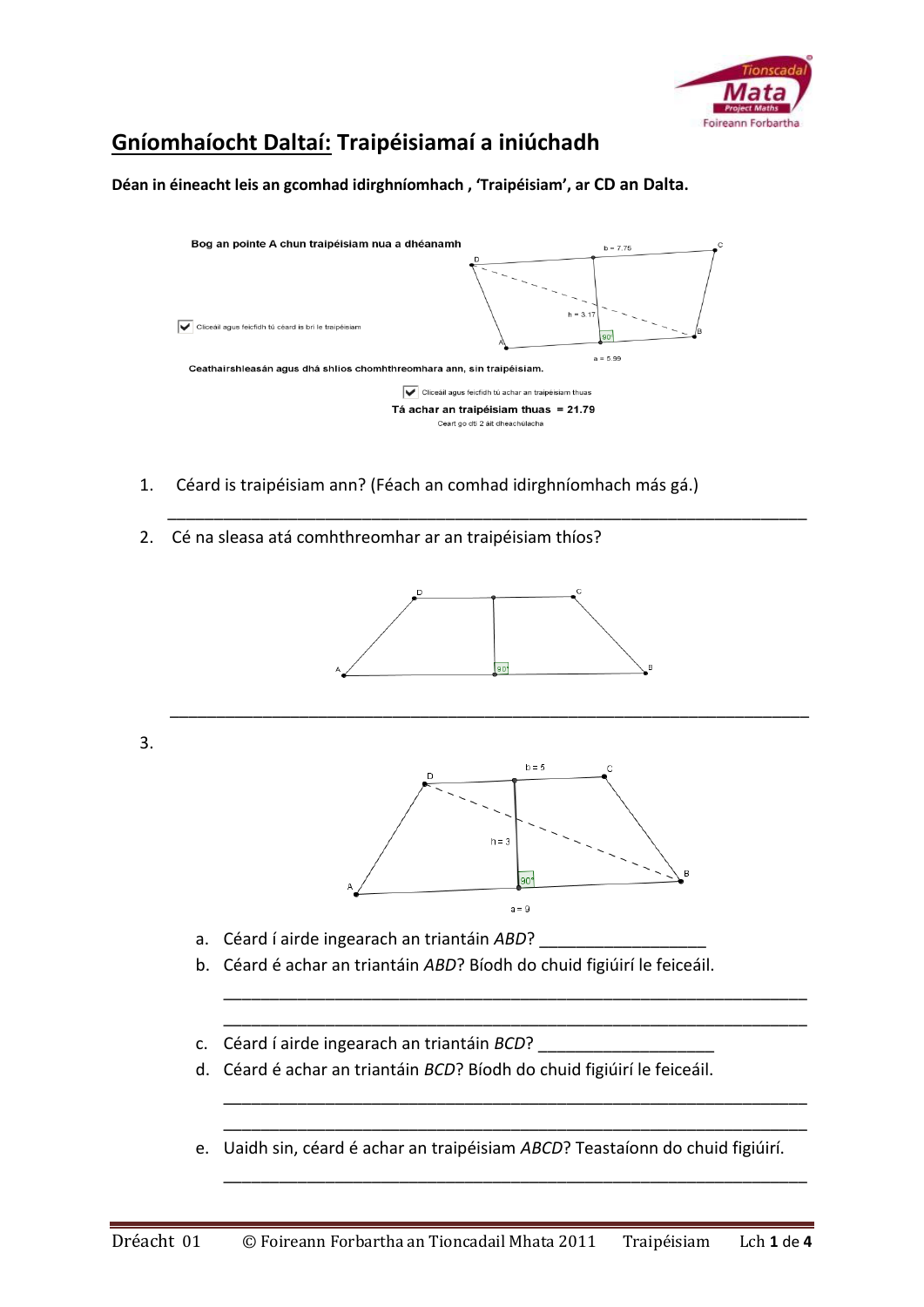



a. Faigh achar an traipéisiam *ABCD* i dtéarmaí a, b agus h. Bíodh do chuid oibre le feiceáil.

\_\_\_\_\_\_\_\_\_\_\_\_\_\_\_\_\_\_\_\_\_\_\_\_\_\_\_\_\_\_\_\_\_\_\_\_\_\_\_\_\_\_\_\_\_\_\_\_\_\_\_\_\_\_\_\_\_\_\_\_\_\_\_

\_\_\_\_\_\_\_\_\_\_\_\_\_\_\_\_\_\_\_\_\_\_\_\_\_\_\_\_\_\_\_\_\_\_\_\_\_\_\_\_\_\_\_\_\_\_\_\_\_\_\_\_\_\_\_\_\_\_\_\_\_\_\_

b. An fíor an fhoirmle a fuair tú in **a** thuas do na traipéisiamaí uile?



Faigh achar an traipéisiam *ABCD* sa léaráid thuas. Bíodh do chuid oibre uile le feiceáil.

\_\_\_\_\_\_\_\_\_\_\_\_\_\_\_\_\_\_\_\_\_\_\_\_\_\_\_\_\_\_\_\_\_\_\_\_\_\_\_\_\_\_\_\_\_\_\_\_\_\_\_\_\_\_\_\_\_\_\_\_\_\_\_\_\_\_\_\_\_



Faigh achar an traipéisiam *ABCD* sa léaráid thuas. Bíodh do chuid oibre uile le feiceáil.

\_\_\_\_\_\_\_\_\_\_\_\_\_\_\_\_\_\_\_\_\_\_\_\_\_\_\_\_\_\_\_\_\_\_\_\_\_\_\_\_\_\_\_\_\_\_\_\_\_\_\_\_\_\_\_\_\_\_\_\_\_\_\_\_\_\_\_\_\_

\_\_\_\_\_\_\_\_\_\_\_\_\_\_\_\_\_\_\_\_\_\_\_\_\_\_\_\_\_\_\_\_\_\_\_\_\_\_\_\_\_\_\_\_\_\_\_\_\_\_\_\_\_\_\_\_\_\_\_\_\_\_\_\_\_\_\_\_\_

4.

6.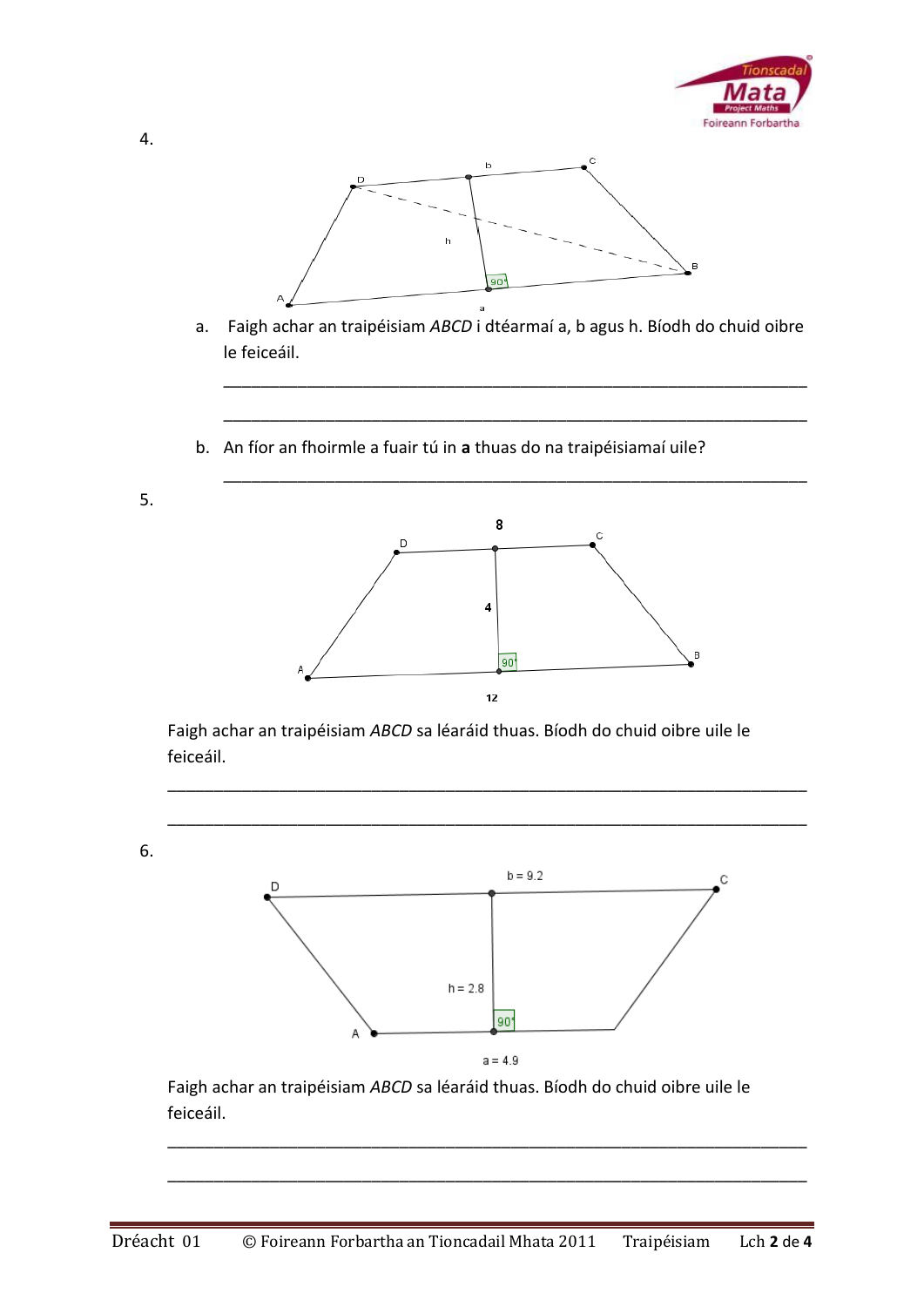



7.

a. Faigh achar an traipéisiam atá léirithe thuas. Bíodh do chuid áirimh uile le feiceáil.

\_\_\_\_\_\_\_\_\_\_\_\_\_\_\_\_\_\_\_\_\_\_\_\_\_\_\_\_\_\_\_\_\_\_\_\_\_\_\_\_\_\_\_\_\_\_\_\_\_\_\_\_\_\_\_\_\_\_\_\_\_\_\_

\_\_\_\_\_\_\_\_\_\_\_\_\_\_\_\_\_\_\_\_\_\_\_\_\_\_\_\_\_\_\_\_\_\_\_\_\_\_\_\_\_\_\_\_\_\_\_\_\_\_\_\_\_\_\_\_\_\_\_\_\_\_\_

\_\_\_\_\_\_\_\_\_\_\_\_\_\_\_\_\_\_\_\_\_\_\_\_\_\_\_\_\_\_\_\_\_\_\_\_\_\_\_\_\_\_\_\_\_\_\_\_\_\_\_\_\_\_\_\_\_\_\_\_\_\_\_

\_\_\_\_\_\_\_\_\_\_\_\_\_\_\_\_\_\_\_\_\_\_\_\_\_\_\_\_\_\_\_\_\_\_\_\_\_\_\_\_\_\_\_\_\_\_\_\_\_\_\_\_\_\_\_\_\_\_\_\_\_\_\_

- b. Faigh imlíne an traipéisiam thuas. Bíodh do chuid áirimh le feiceáil.
- 8. Gearrfar traipéisiam den déanamh thíos as píosa ábhair. Cén t-achar ábhair a theastaíonn, agus cén méid ábhair a chuirfear amú?



9. Faigh airde ingearach an traipéisiam thíos: 20.8 cm<sup>2</sup> an t-achar.